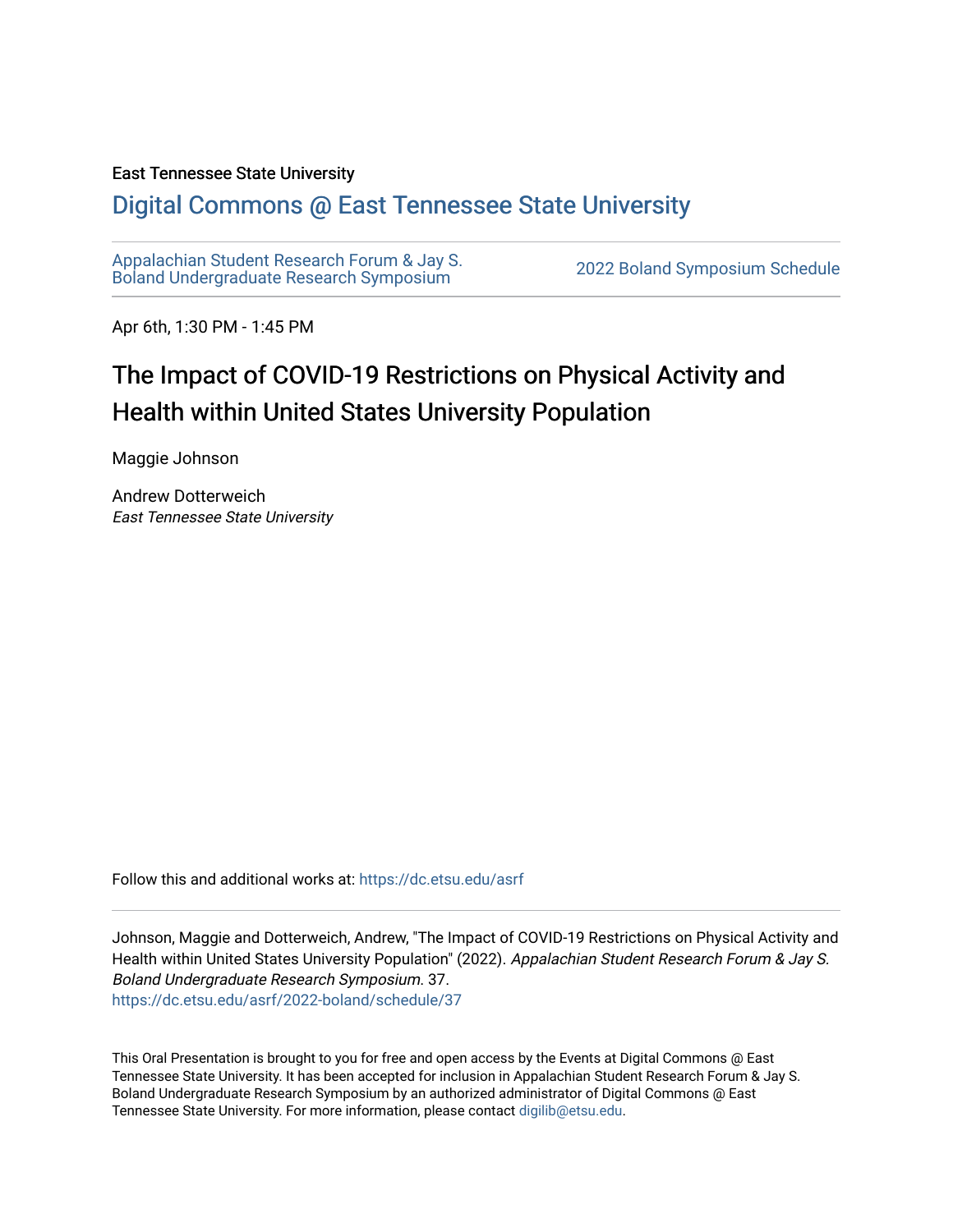#### The Impact of COVID-19 Restrictions on Physical Activity and Health within a United States University Population

Maggie Johnson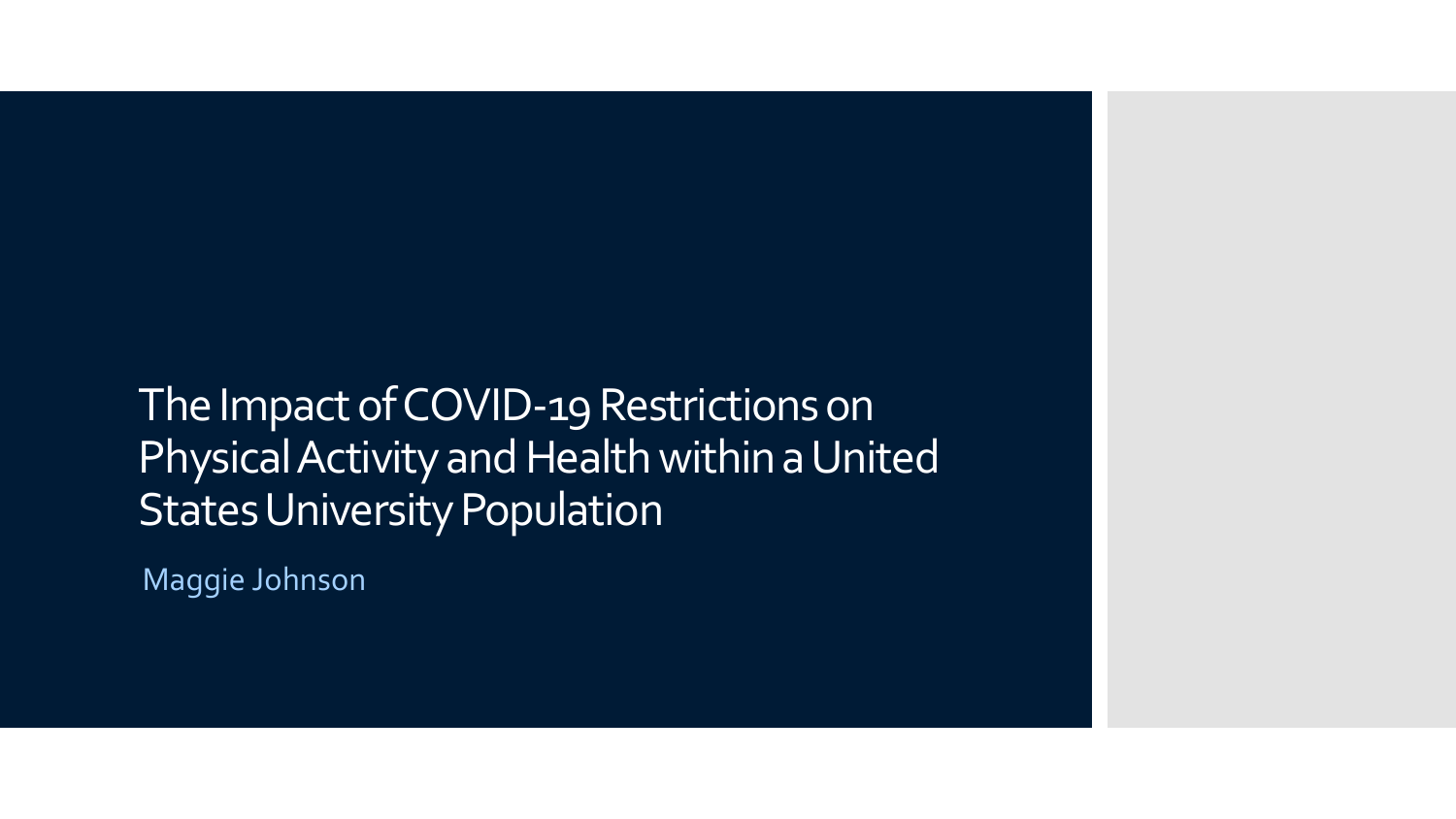#### Statement of Problem

 This was a cross-sectional study which assessed changes in **lifestyle-related behavior** during the Covid-19 pandemic, the amount of **sedentary time** spent each week, and the **underlying reasons** behind people's decisions as to whether to engage in physical activity.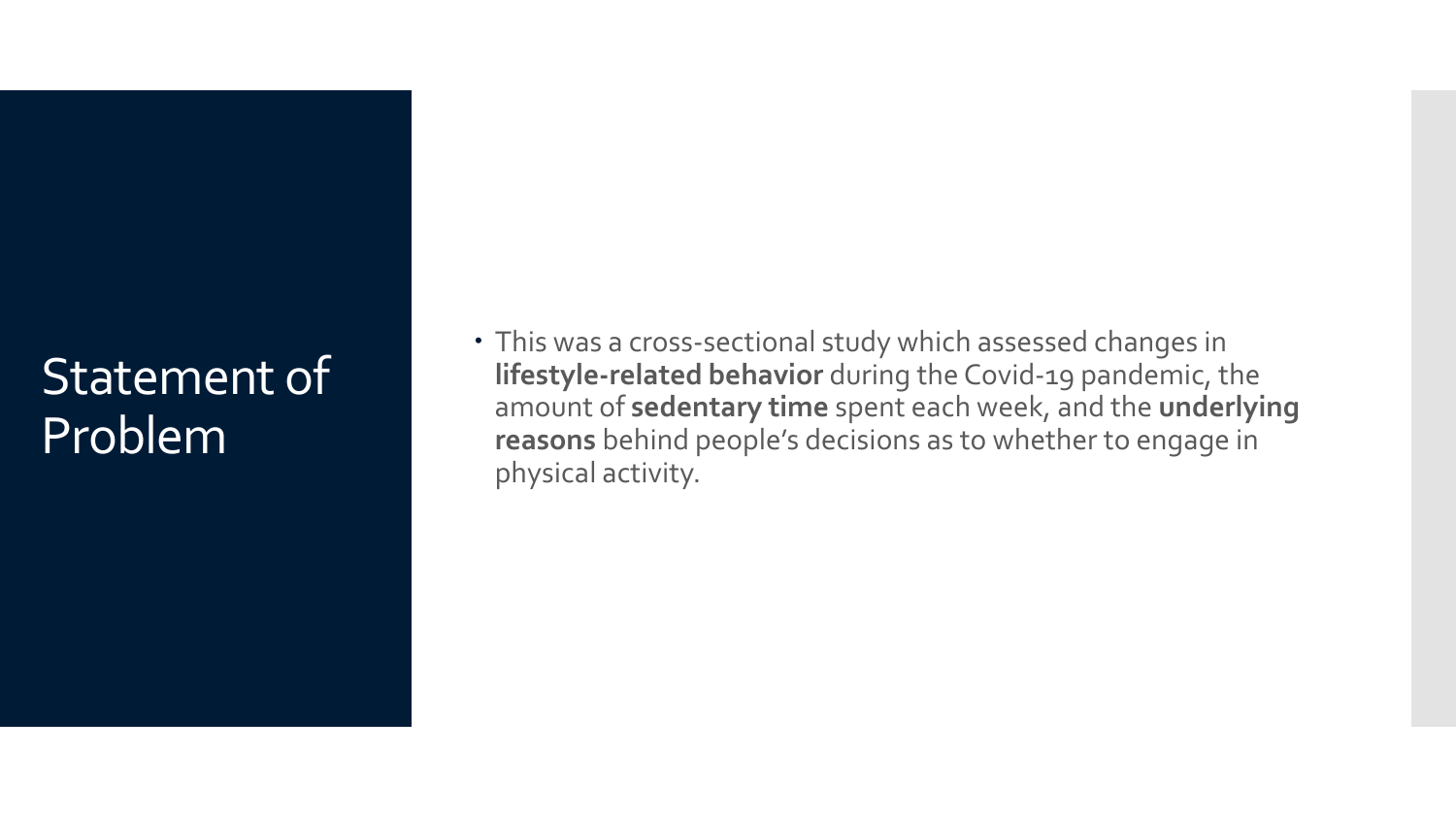## Background

- March 2020-July 2020: state of "lockdown"
	- Stay at Home order
	- Schools, gyms, retail stores, restaurants closed (AJMC Staff, 2021).
- 2020 National College Health Assessment (Bovard, 2018).
	- 37% students overweight
	- 16% students obese
- Longitudinal Study (2015-2020) on US university campus (Wilson et al., 2021)
	- Study included predominately non-Hispanic white women
	- Showed significant declines in physical activity levels
	- Showed significant increases in depressive symptoms and stress
- Similar Studies
	- New Zealand (Meiring et al., 2021) & Canada (Lesser, Neinhus, 2021)
	- Australia (Gallo et al., 2020) & Rome (Gallè et al., 2020) university students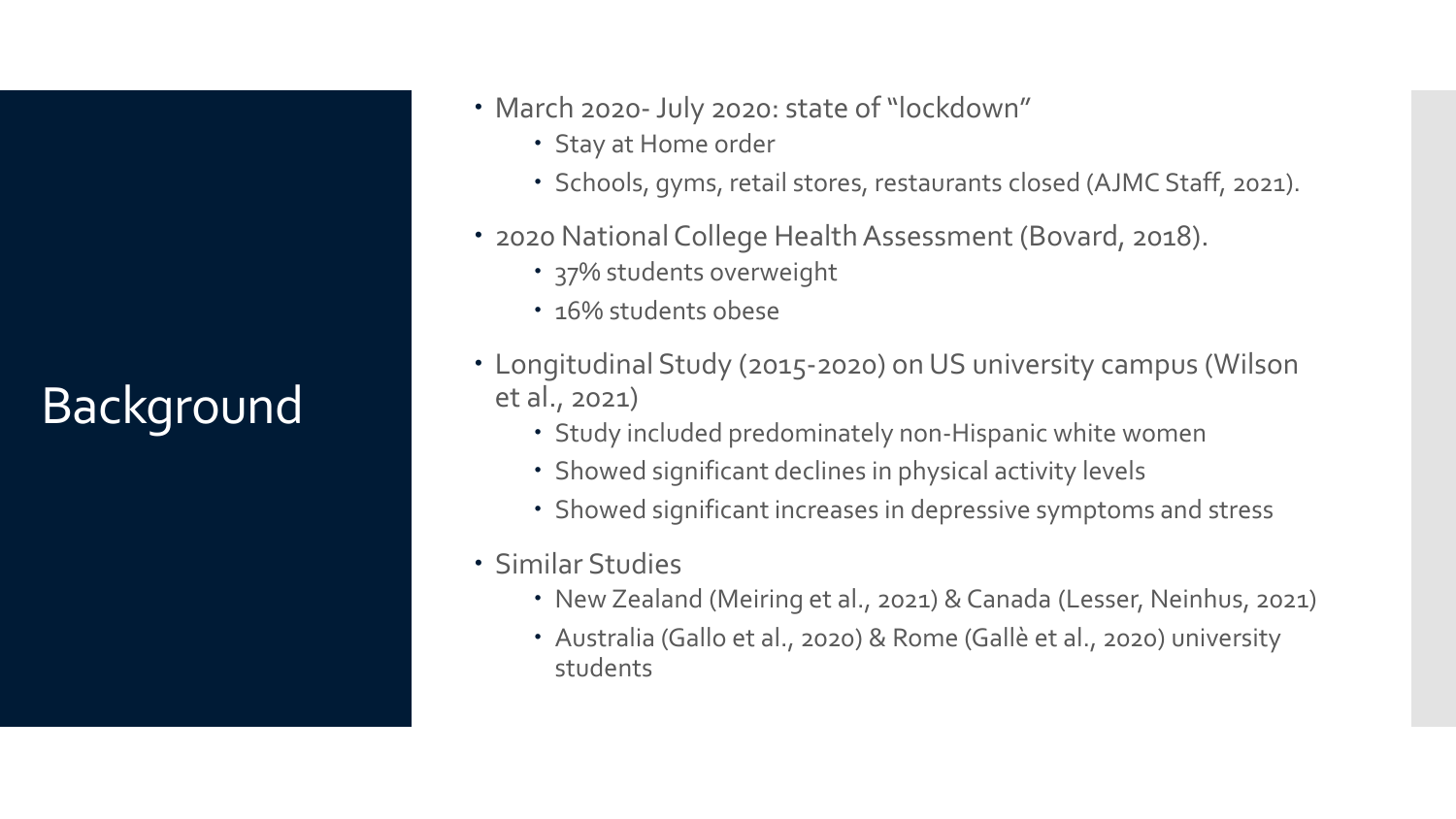#### **Measures**

**Physical Activity as a Vital Sign (PAVS) (Greenwood, Joy & Stanford, 2010)**

- Measures weekly physical activity
- "Moderate"- talk but not sing
- "Vigorous"- can no longer talk
- $\cdot$  1. How many times per week do you engage in moderate to vigorous physical activity?
- 2. How many **minutes** do you engage at this level?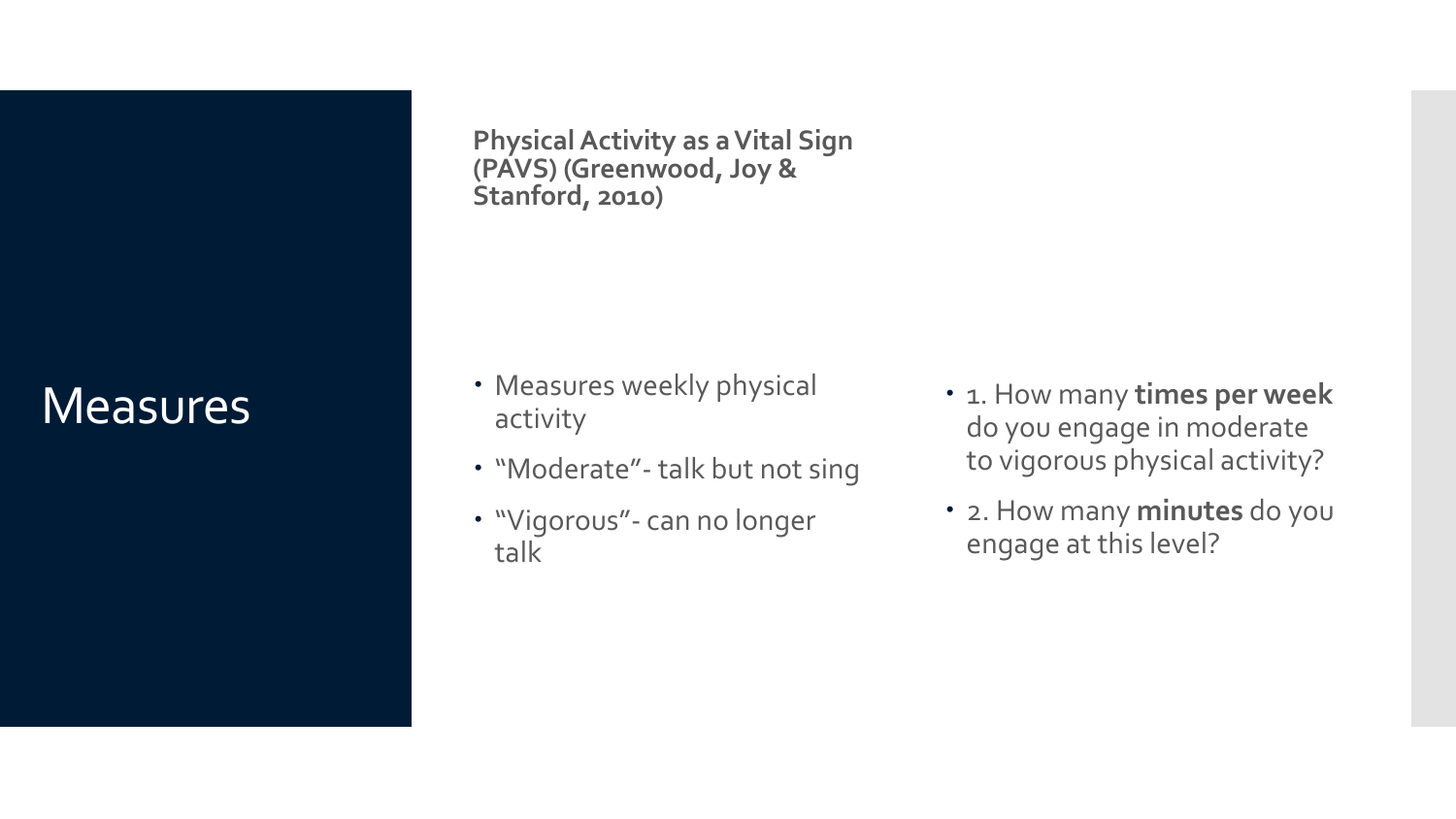**Sedentary Behavior Questionnaire (SBQ) (Rosenberg et al., 2010)**

- Assesses the amount of time spent during the week on various sedentary behaviors
- "None, <15 minutes, 30 minutes, 1 hour, 2 hours, 3 hours, etc."
- Watching television?
- Sitting reading?
- Driving?
- Video games?
- Paperwork/ computer work?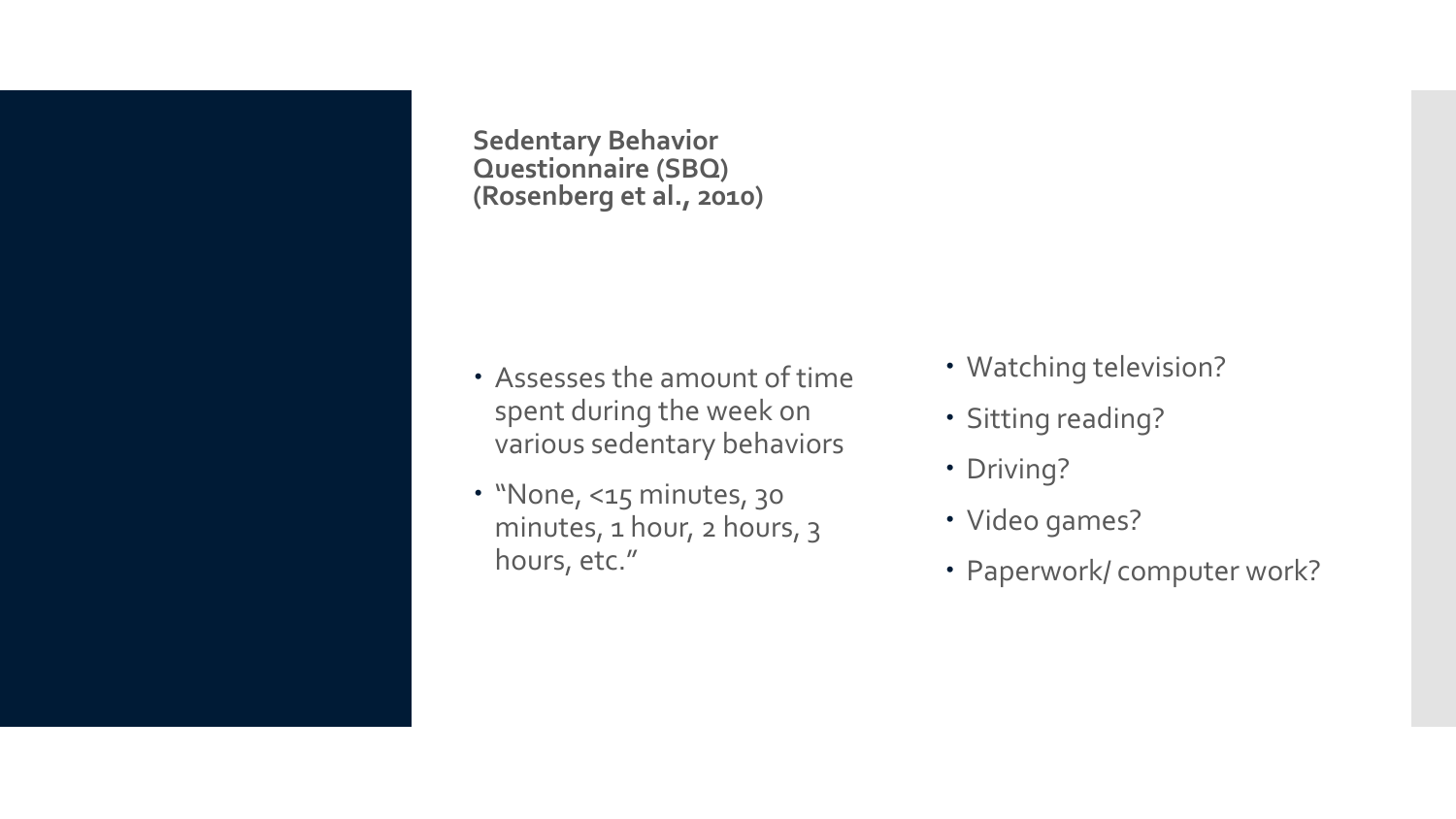**Behavioral Regulations in Exercise Questionnaire (BREQ-3) (Markland &Tobin, 2004; Wilson et al., 2006)**

- Determines underlying reasons and motivations towards people's decisions as to whether to engage in physical activity
- 24 statements
- 0-4 scale; "not true for me", "very true for me"
- Positive change= positive score
- Negative change= negative score
- It's important to me to exercise regularly.
- Exercise is fun.
- I don't see the point in exercise.
- I get pleasure and satisfaction from exercising.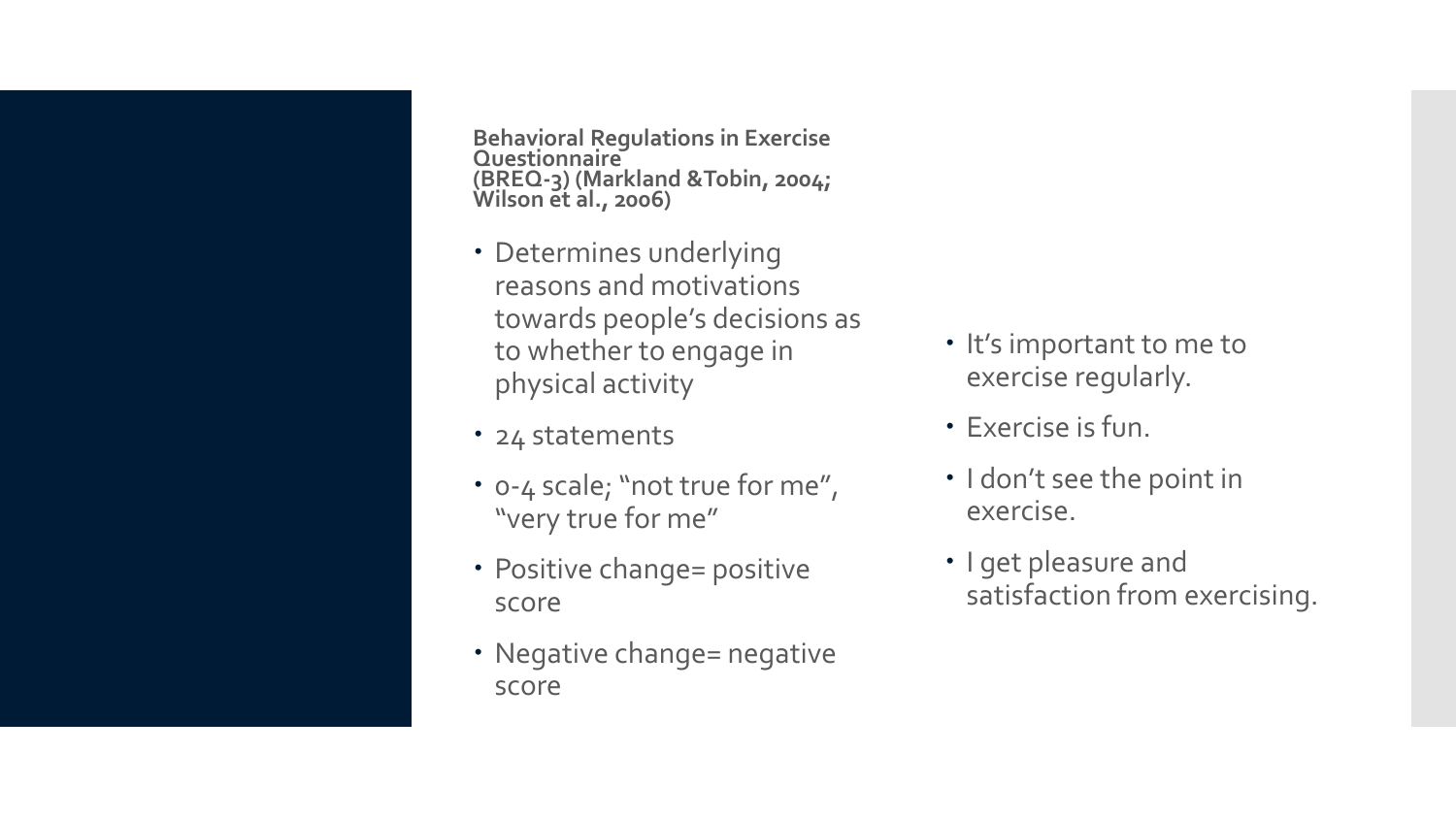**Lifestyle-related Behavioral Questionnaire (LRBQ) (Kumari et al., 2020)**

- Assesses the changes in lifestyle-related behavior during the Covid-19 pandemic
- Scored on 5-point Likert scale
	- Significantly increased
	- Slightly increased
	- Grossly similar
	- Slightly decreased
	- Significantly decreased
- During COVID pandemic, how has your consumption of sweets/candies/chocolate changed?
- During COVID pandemic, how has your intake of nutrition supplements to boost immunity changed?
- During COVID pandemic, how has your participation in aerobic exercise changed?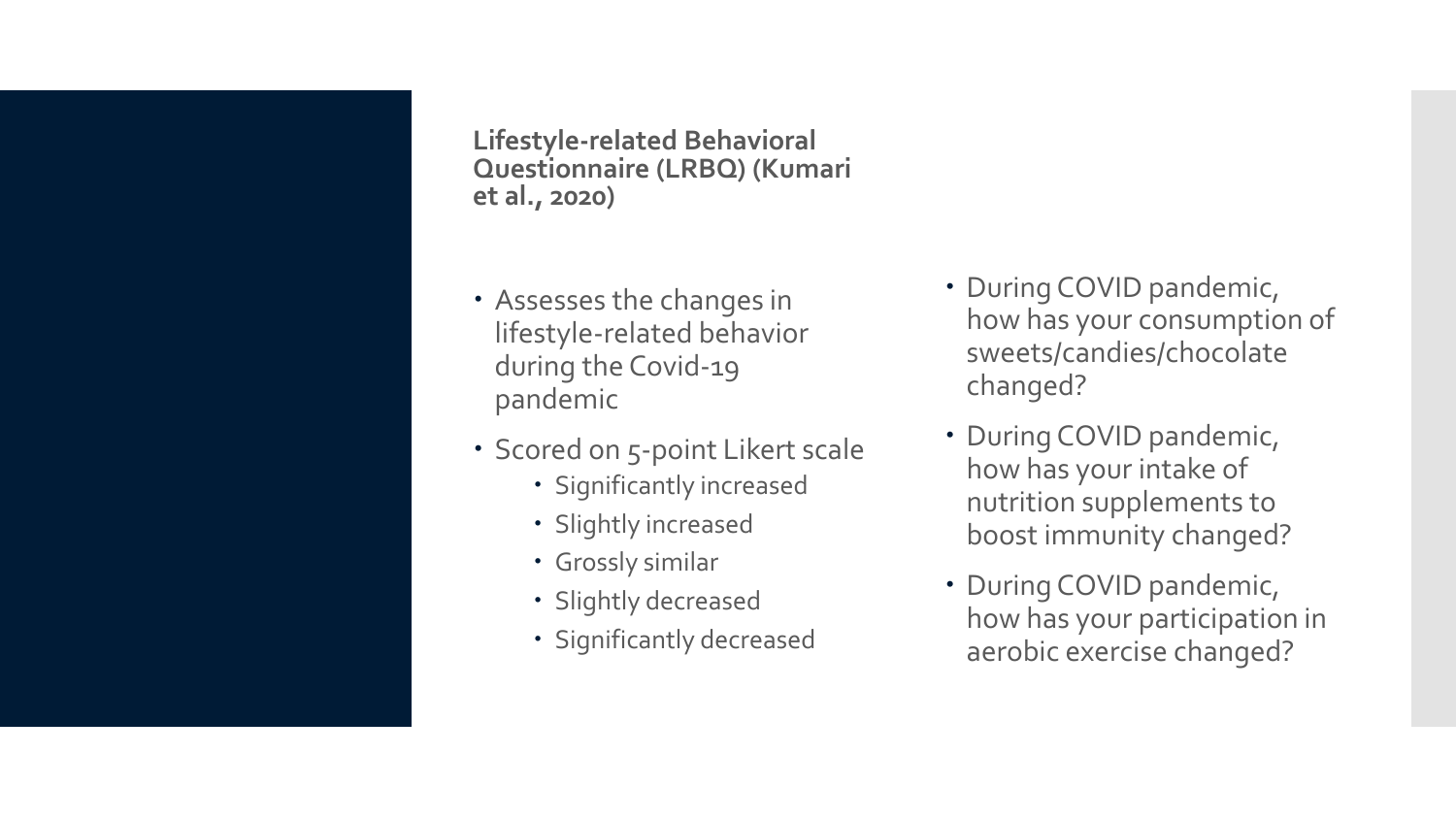#### Protocol

- IRB Approval
- Survey was distributed via email to all qualifying members of the college community
- Follow-up email sent approximately two weeks after initial survey
- Survey data was collected using QualtricsXM (Qualtrics, Provo, UT)
- Data was analyzed using IBM SPSS 25 Statistics (IBM, Armonk, NY)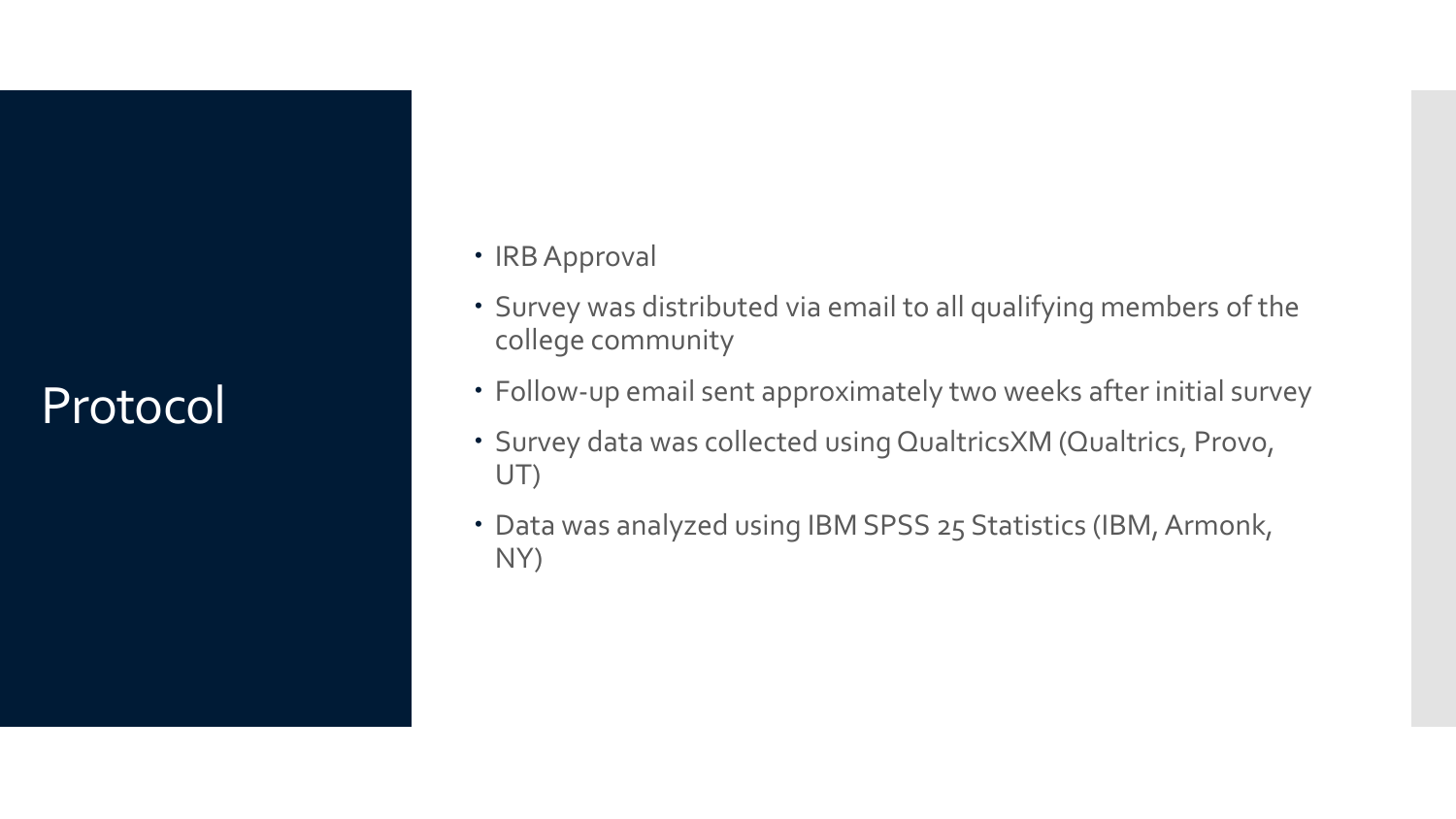#### Results

#### **Mean BMI by CDC Category**

- Underweight- 2.6%
- Healthy Weight- 40.9%
- Overweight- 29.5%
- Obesity- 27.0%

#### **Mean BMI by Grouping**

- Freshmen- 25.6
- Sophomore- 25.2
- Junior- 26.4
- Senior- 28.2
- Graduate Student- 27.9
- Faculty/ Admin/ Staff- 27.9

CDC (2021) BMI Formula: weight (lb) / [height (in)]<sup>2</sup> x 703

CDC (2021) Adult BMI Categories: Below 18.5=Underweight, 18.5-24.9=Healthy Weight, 25-29.9=Overweight, 30+=Obesity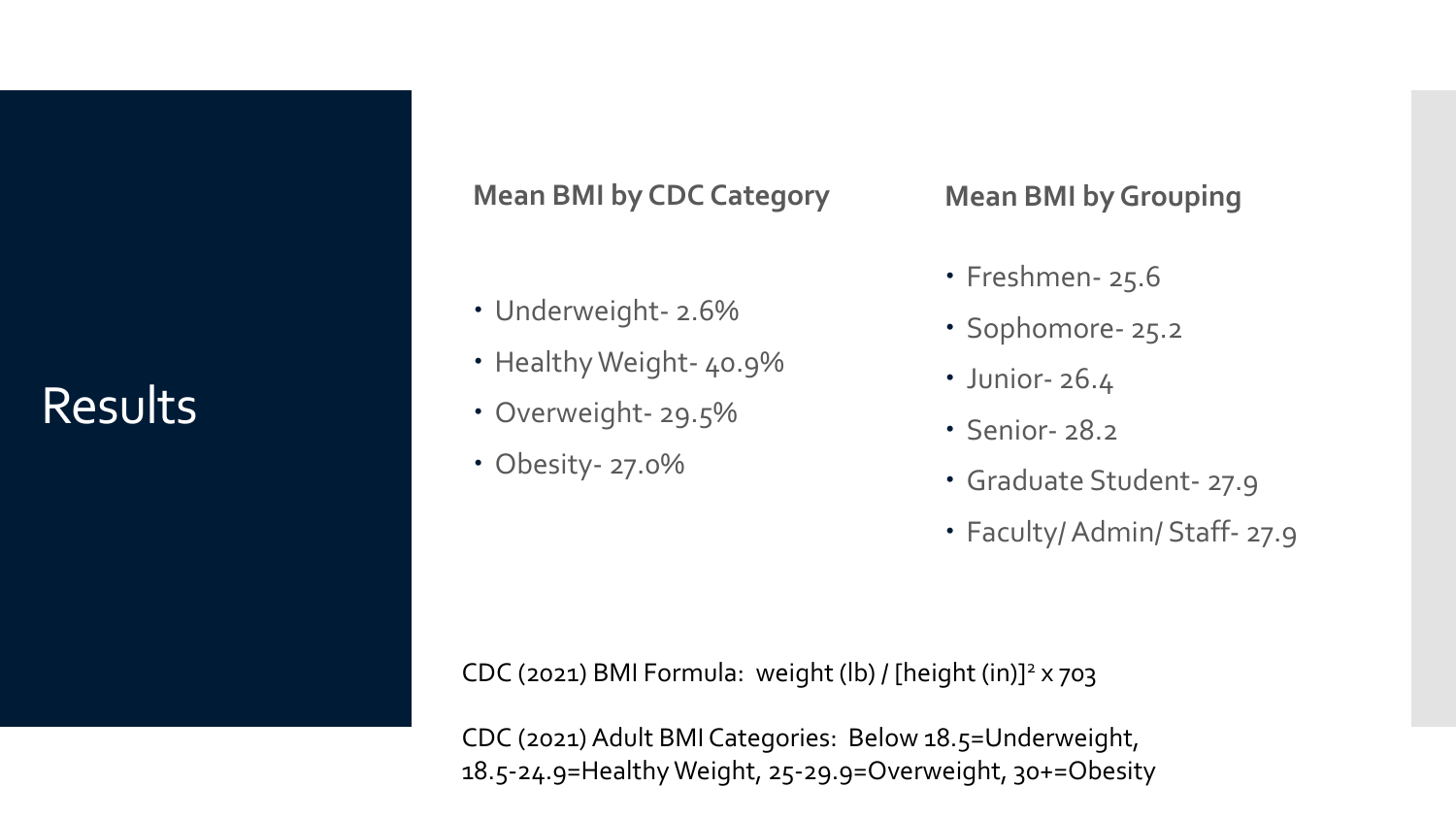Physical Activity as a Vital Sign (PAVS)

- An ANOVA comparing PAVS scores of the different BMI Categories revealed significant differences  $(F(3, 1226) = 10.053; p < .001)$ .
- A Tamhane post hoc analysis determined differences between those with healthy weight (M=262.5) and Obesity (M=116.5). Also, those in the overweight category (M=204.4) differed significantly from Obesity (M=116.5).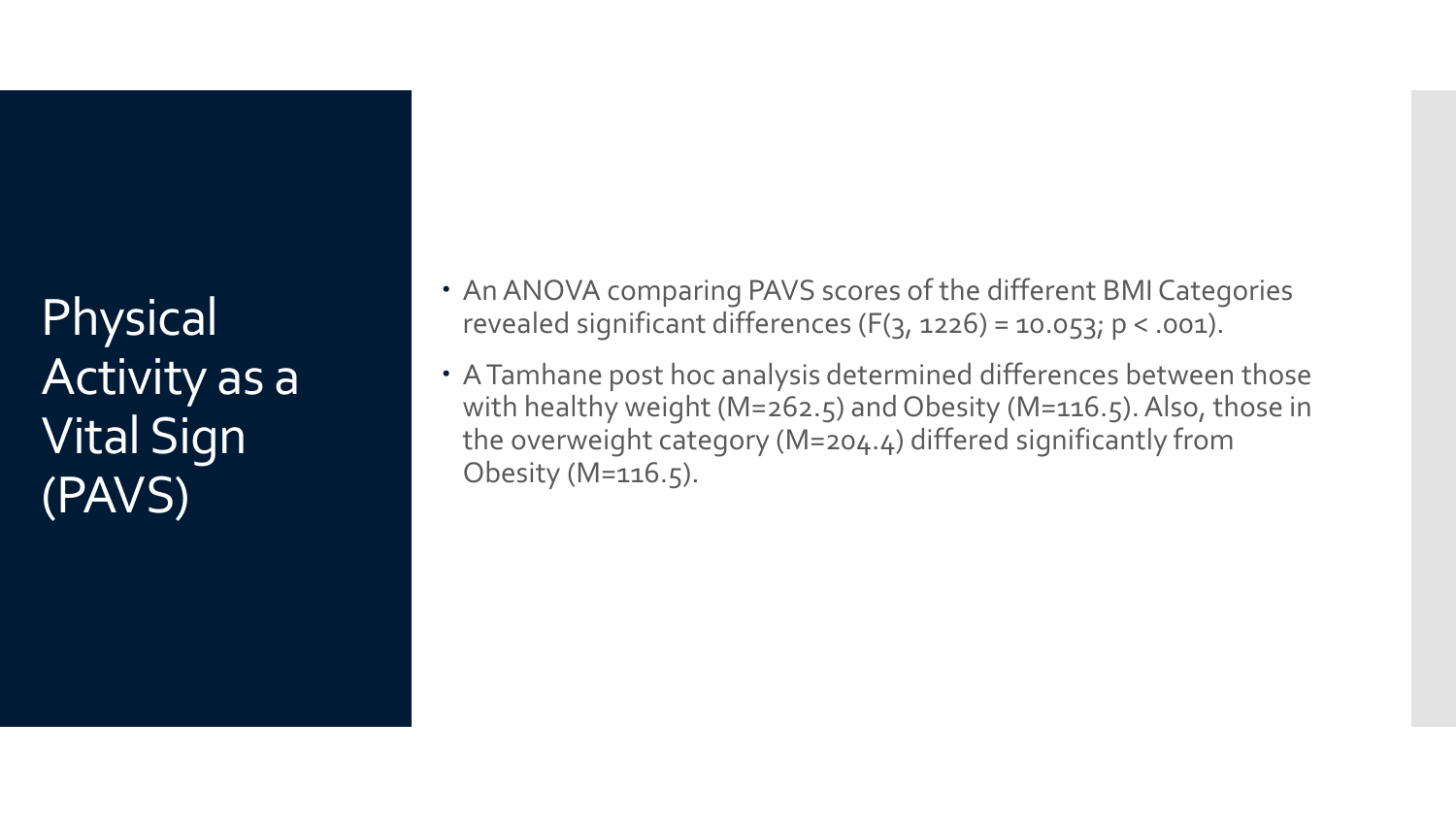**Sedentary Behaviors Questionnaire** (SBQ)

- An ANOVA comparing SBQ scores of the different BMI Categories revealed significant differences  $(F(3, 1161) = 11.427; p < .001)$ .
- A Tamhane post hoc analysis determined differences between those with healthy weight (M=63.2) and Obesity (M=75.3). Also, those in the overweight category (M=67.4) differed significantly from Obesity (M=75.3).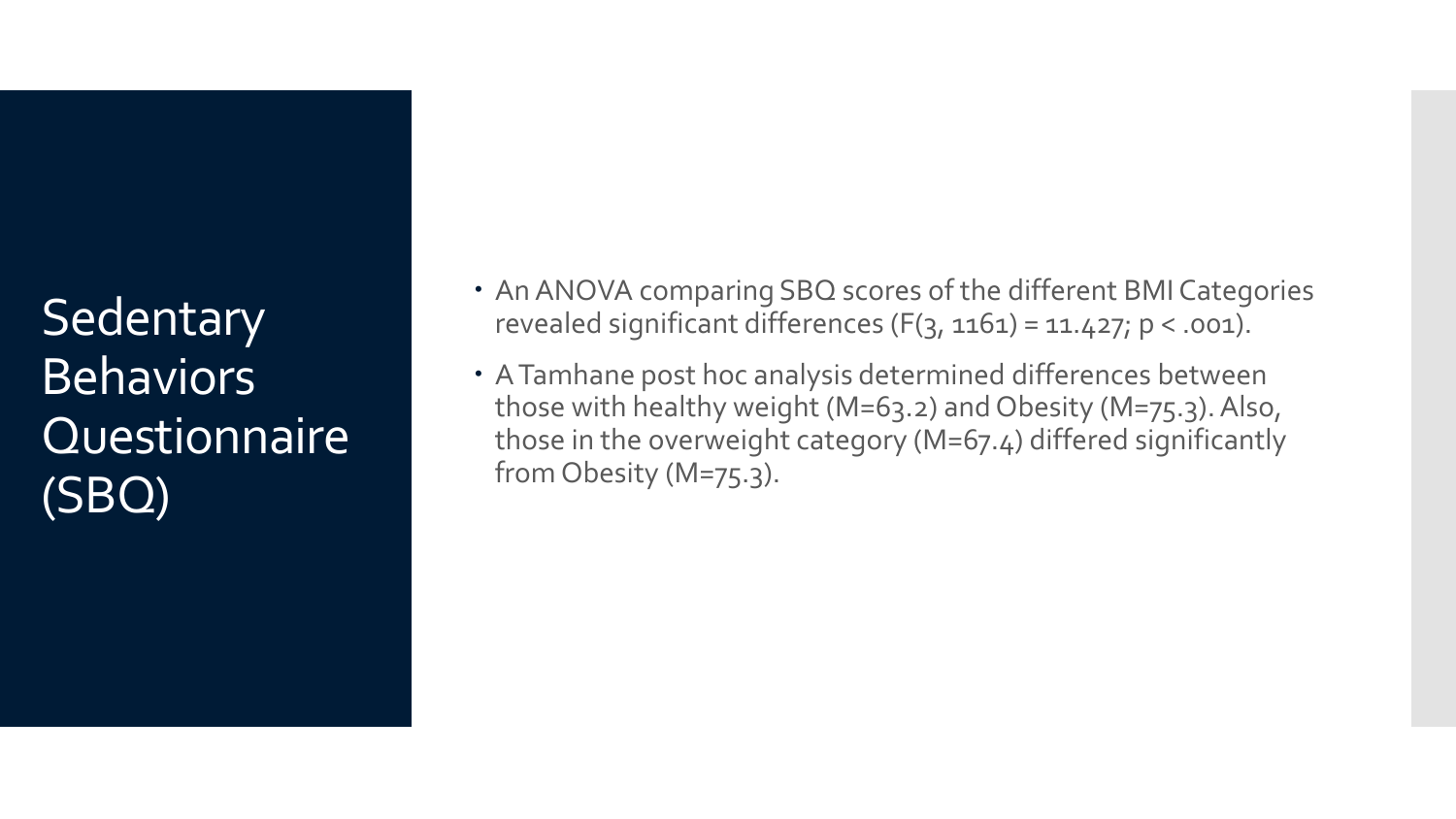**Behavioral** Regulations in **Exercise Questionnaire** (BREQ-3)

- An ANOVA comparing BREQ-3 scores of the different BMI Categories revealed significant differences  $(F(3, 1187) = 40.04; p < .001)$ .
- A Bonferroni post hoc analysis determined differences between:
	- Underweight (M=5.7) and healthy weight (M=11.2)
	- Underweight (M=5.7) and Overweight (M=9.9)
	- Heathy weight (M=11.2) and Overweight (M=9.9)
	- Heathy weight (M=11.2) and Obesity (M=5.8)
	- Overweight (M=9.9) and Obesity (M=5.8)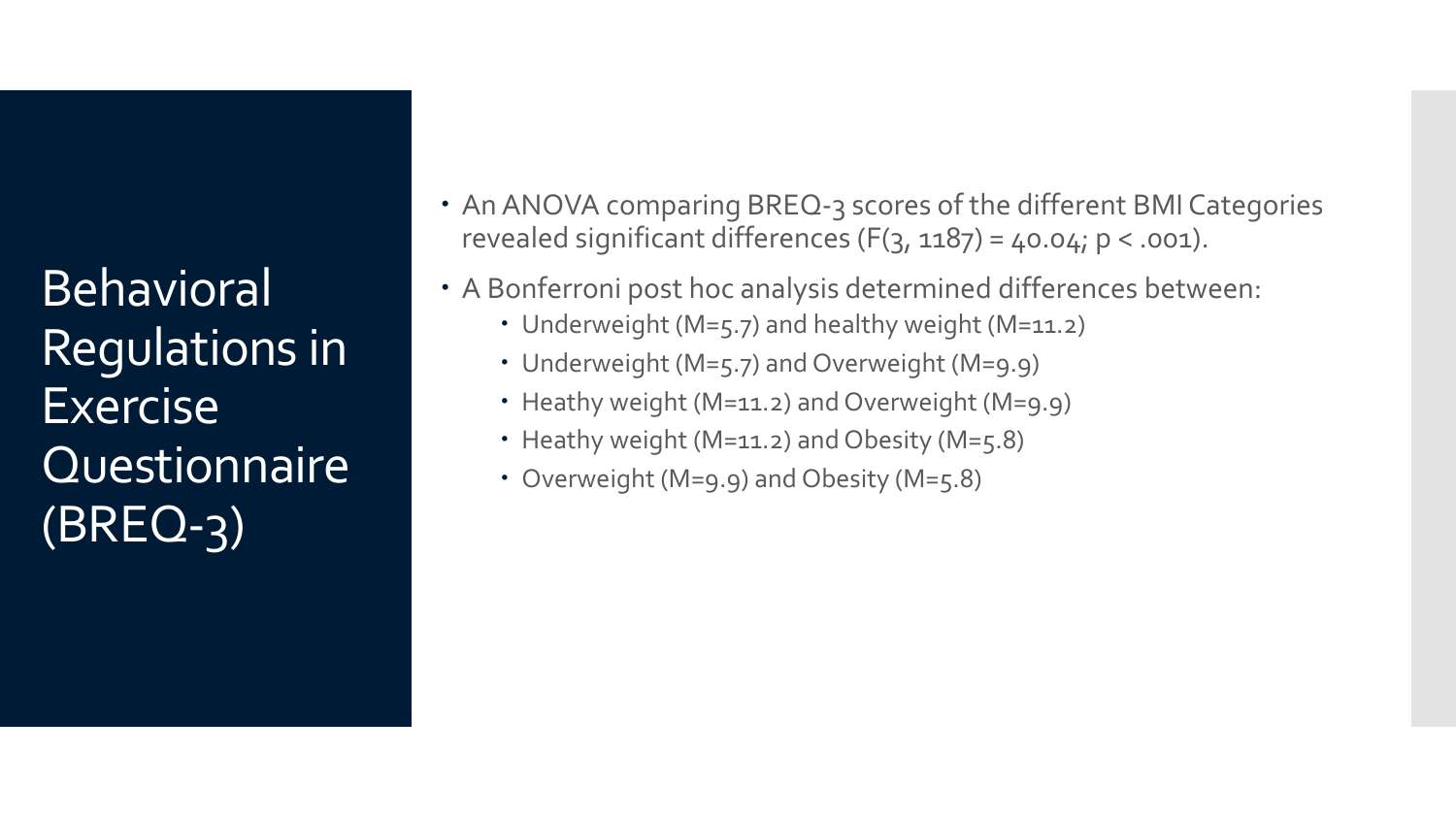Lifestyle-Related **Behavioral Questionnaire** (LRBQ)

- An ANOVA comparing LRBQ scores of the different BMI Categories revealed significant differences  $(F(3, 1356) = 12.816; p < .001)$ .
- A Bonferroni post hoc analysis determined differences between:
	- Heathy weight (M=-3.8) and Obesity (M=-6.7)
	- Overweight (M=-3.6) and Obesity (M=-6.7)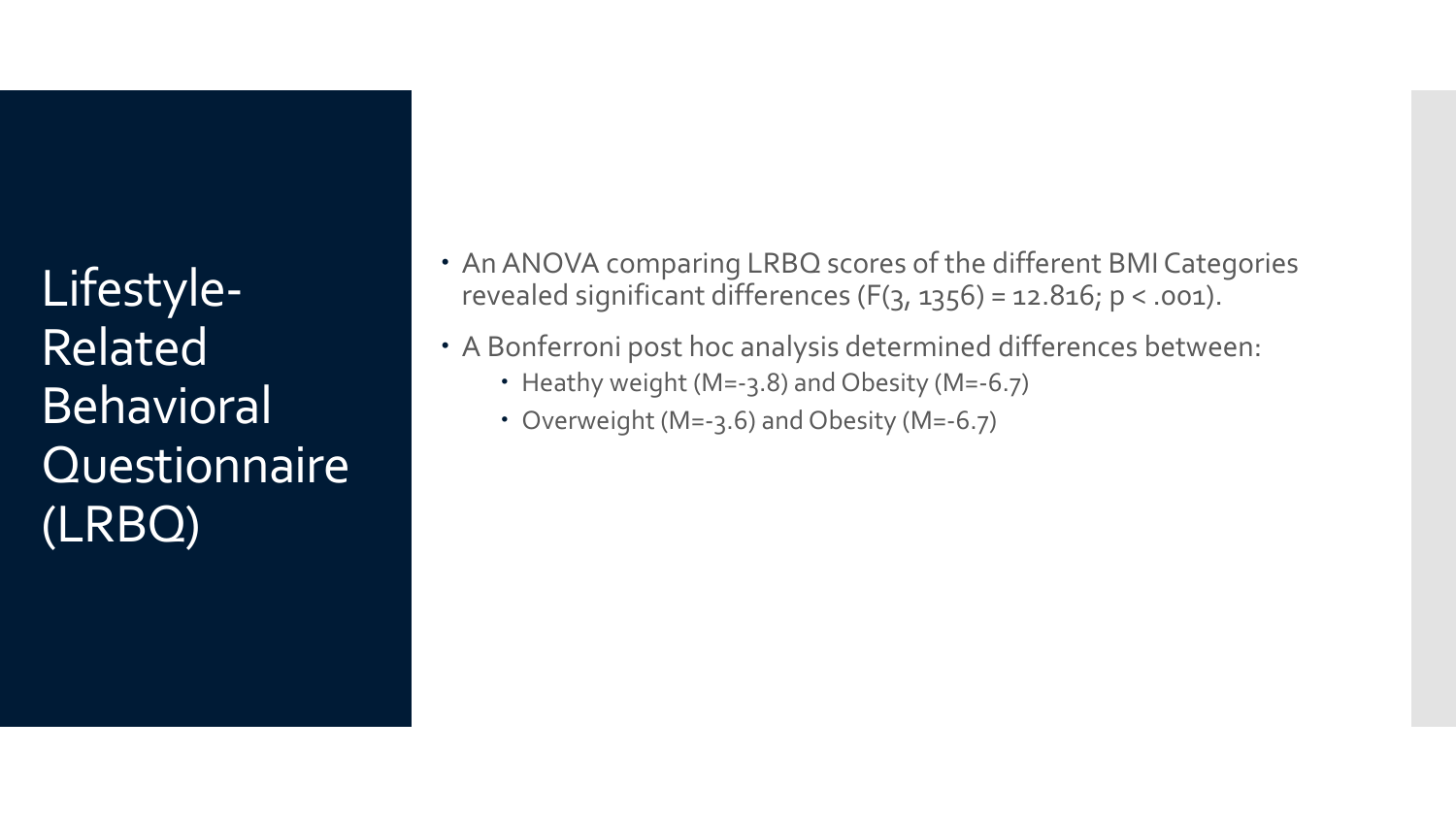### Conclusion

- BMI increases with age
- Underweight and healthy weight spend most time exercising
- Underweight and obesity spend most time in sedentary behaviors
- Healthy weight has the most motivation towards healthy behaviors, overweight has more motivation than obesity and underweight
- Underweight and obesity lifestyles were impacted the most by COVID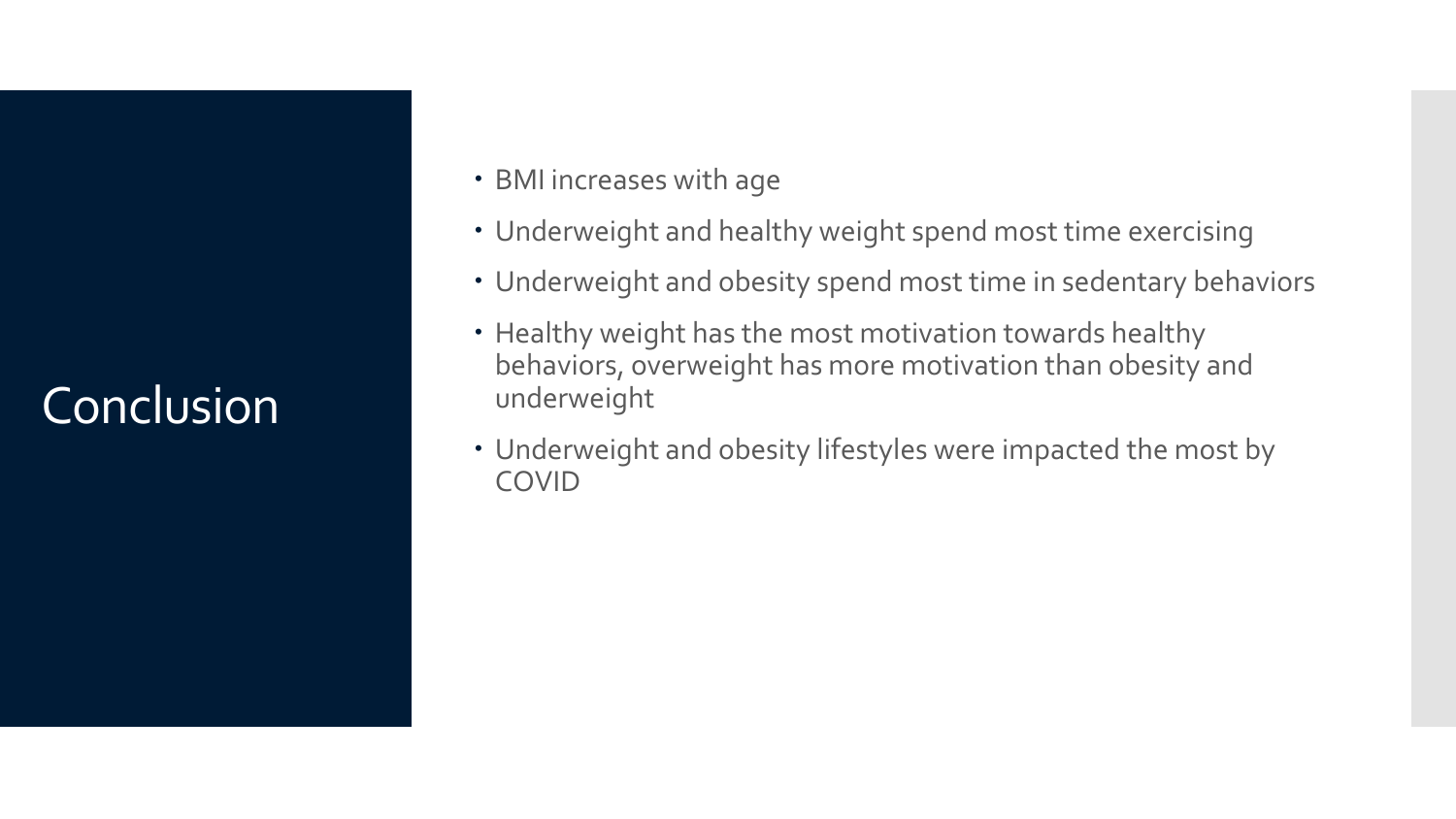### Limitations

- BMI as the standard measure
	- Non-response
		- Weight & height
	- Variances within groups
- More analysis needed
	- Specifically using other categories
- Data is a snapshot and not longitudinal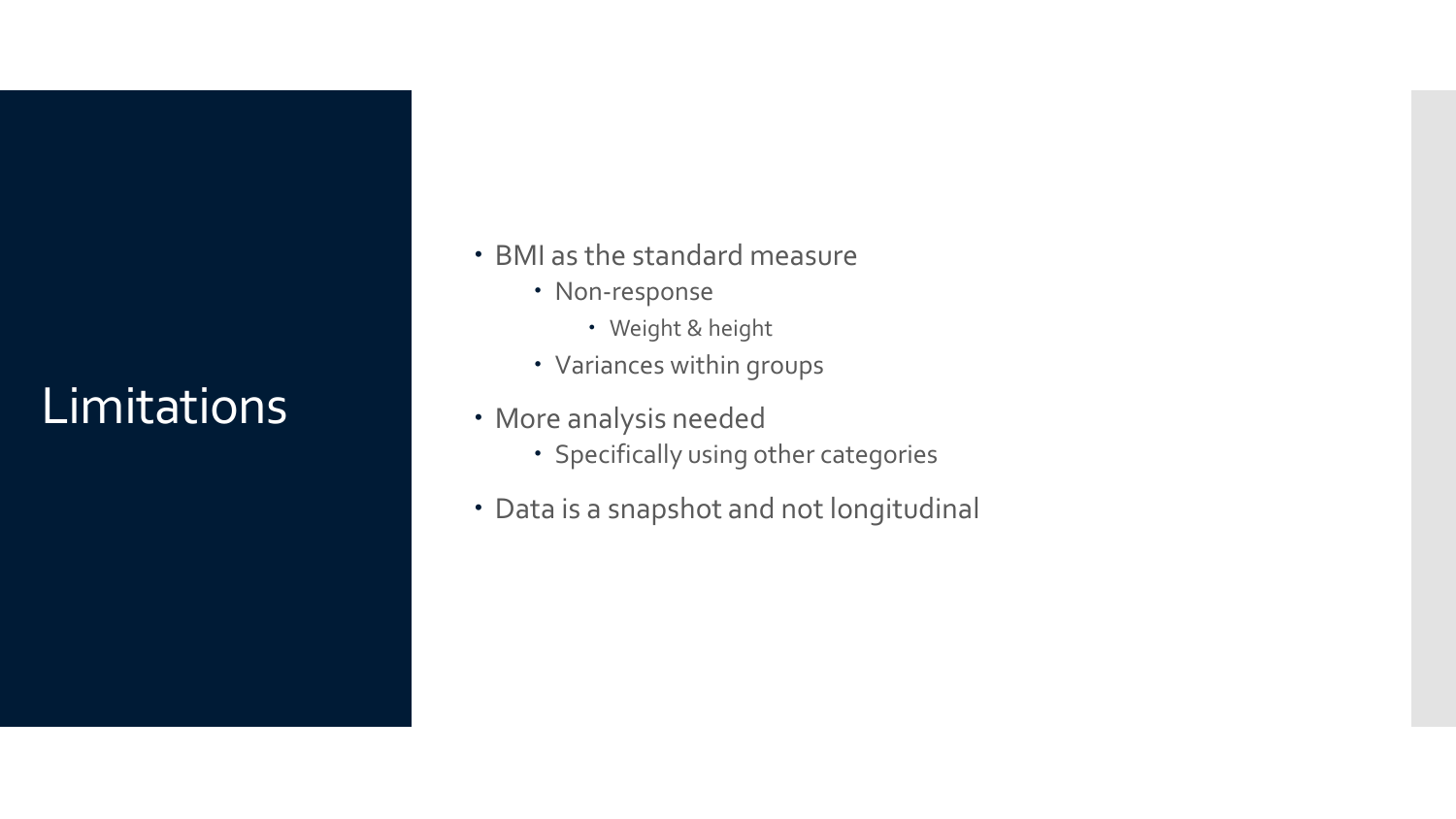### **Moving** Forward

- Motivation?
	- BREQ-3 has multiple subscales which we have not yet examined.
	- Subscales may show where specific motivational challenges are
- Examining interventions addressing potential motivational issues
	- Physical Activity opportunities exist on campus as well as healthy food choices. How can we motivate college community members to engage?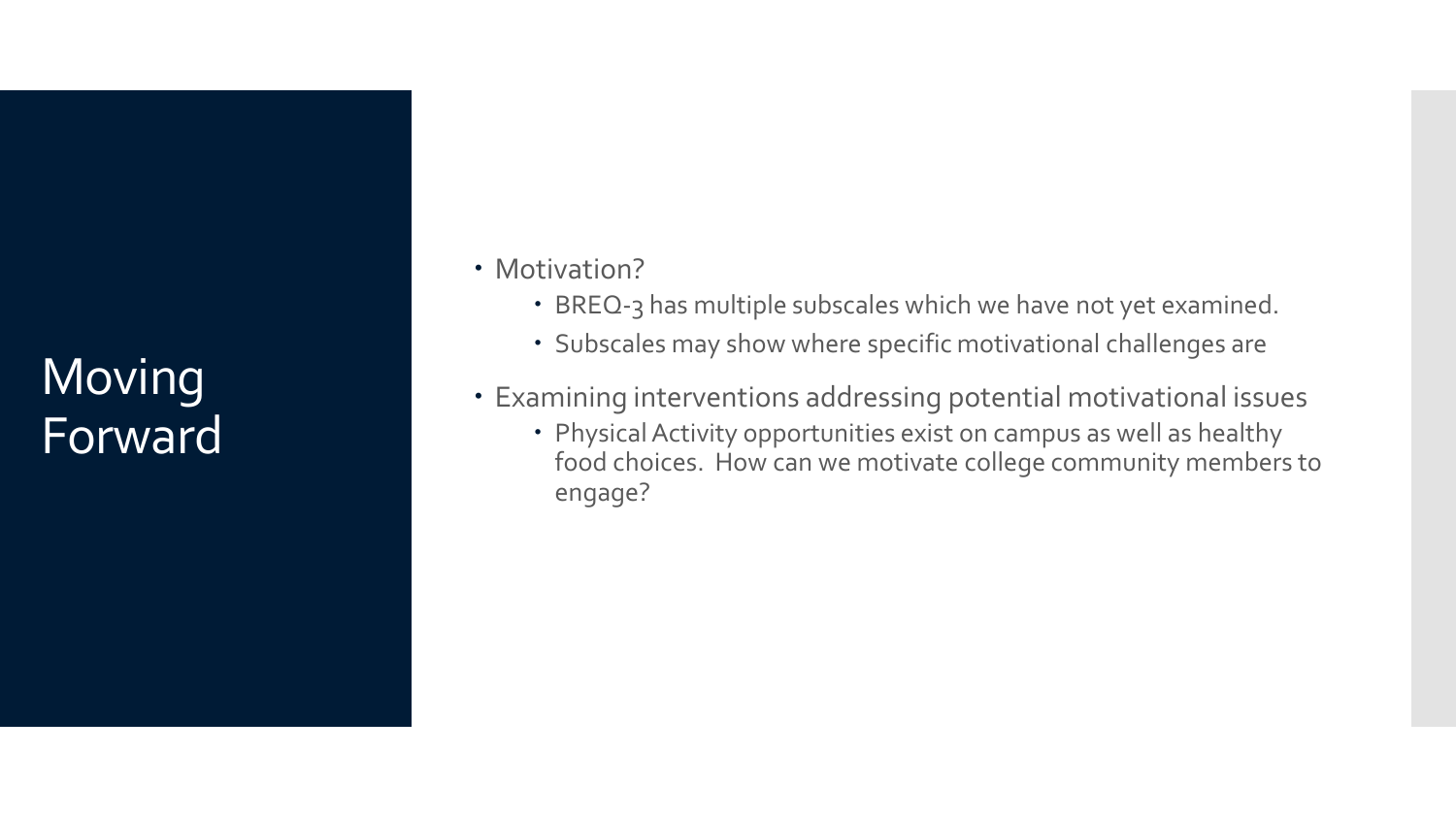### **References**

- AJMC Staff. "A Timeline of Covid-19 Developments in 2020." AJMC, January 1, 2021. https://www.ajmc.com/view/a-timeline-of-covid19- developments-in-2020.
- Bovard, J. (2018, April 11). Starvation issues in universities? the real college problem is obesity. USA Today. Retrieved February 18, 2022, from<br>https://www.usatoday.com/story/opinion/2018/04/11/obesity-not-starvation-rea
- CDC. (2021, August 27). *Healthy weight, nutrition and physical activity: About adult BMI.*<br>https://www.cdc.gov/healthyweight/assessing/bmi/adult\_bmi/index.html#InterpretedAdults
- Gallè, F., Sabella, E. A., Ferracuti, S., De Giglio, O., Caggiano, G., Protano, C., ... Napoli, C. (2020). Sedentary Behaviors and Physical Activity of<br>Italian Undergraduate Students during Lockdown at the Time of CoViD-19
- Gallo, L. A., Gallo, T. F., Young, S. L., Moritz, K. M., & Akison, L. K. (2020). The Impact of Isolation Measures Due to COVID-19 on Energy Intake and<br>Physical Activity Levels in Australian University Students. Nutrients,
- Greenwood, JLJ., Joy, EA., & Stanford, JB. (2010). The physical activity vital sign: A primary care tool to guide counseling for obesity. *Journal of Physical Activity and Health, 7*, 571-576.
- Kumari, A., Ranjan, P., Vikram, N.K., Kaur, D., Sahu, A., Dvivedi, SN., Baitha, U., & Goel, A. (2020). A short questionnaire to assess changes in<br>lifestyle-related behavior during COVID-19 pandemic. *Diabetes and Metabolic*
- Lesser, I. A., & Nienhuis, C. P. (2020). The Impact of COVID-19 on Physical Activity Behavior and Well-Being of Canadians. International Journal of<br>Environmental Research and Public Health, 17(11), 3899. doi:10.3390/ijerph
- Markland, D. & Tobin, V. (2004). A modification of the Behavioral Regulation in Exercise Questionnaire to include an assessment of amotivation.*Journal of Sport and Exercise Psychology, 26,* 191-196*.*
- Meiring, R. M., Gusso, S., McCullough, E., & Bradnam, L. (2021). The Effect of the COVID-19 Pandemic Movement Restrictions on Self-Reported<br>Physical Activity and Health in New Zealand: A Cross-Sectional Survey. Internation
- Rosenberg, DE, Norman, GJ, Wagner, N. Patrick, K. Calfas, KJ, & Sallis, J. (2010). Reliability and validity of the Sedentary Behavior Questionnaire for<br>adults. *Journal of Physical Activity and Health, 7*, 697-705.
- Wilson, OWA., Holland, KE., Elliot, LD., Duffey, M., & Bopp, M. (2021). The impact of the COVID-19 pandemic on US college students' physical activity and mental health. Journal of Physical Activity and Health, 18, 272-278.
- Wilson, P.M., Rodgers, W.M., Loitz, C.C., & Scime, G. (2006). "It's who I am…really!" The importance of integrated regulation in exercise contexts. *Journal of Biobehavioral Research, 11*, 79-104.